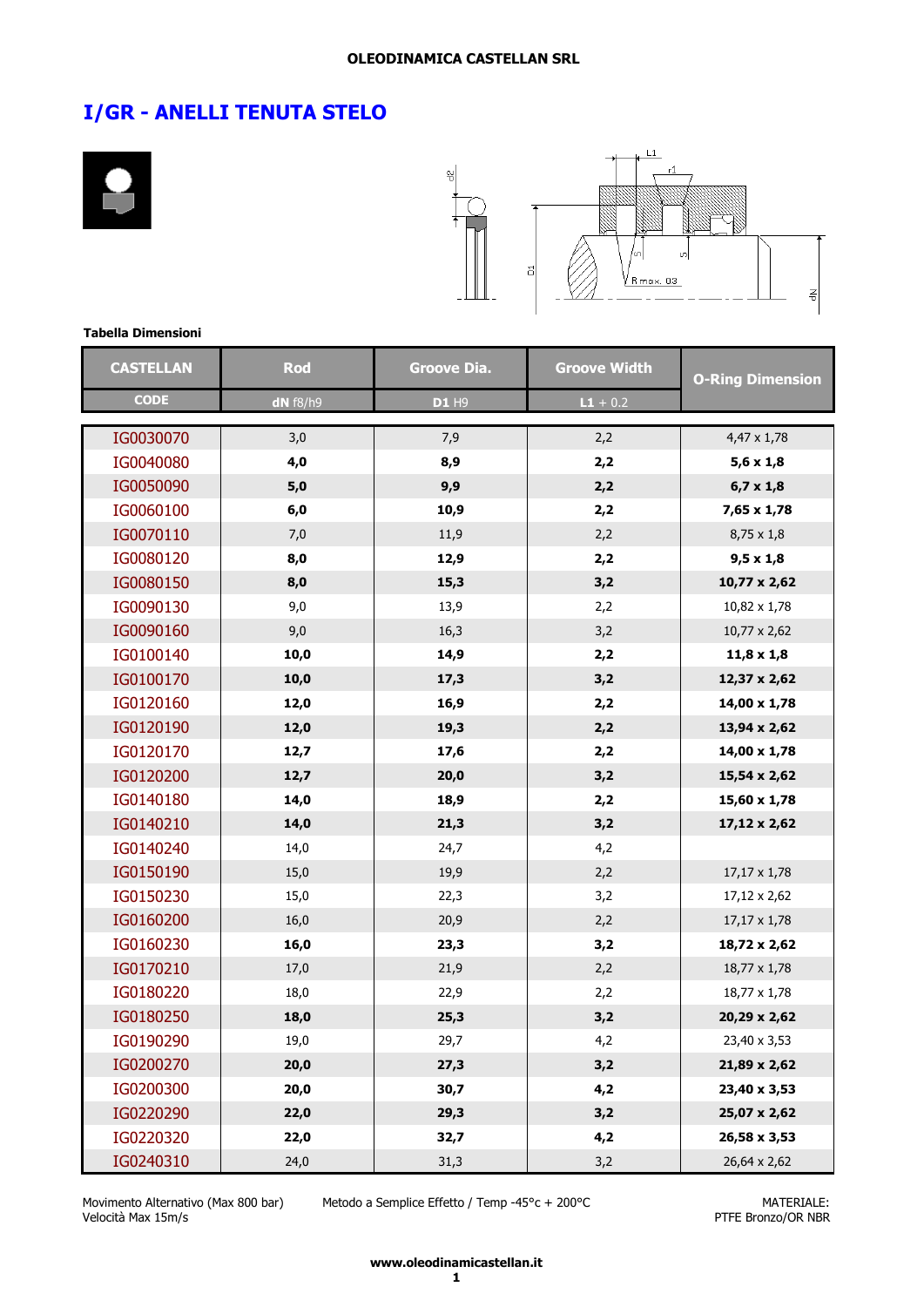



#### **Tabella Dimensioni**

| <b>CASTELLAN</b> | Rod        | <b>Groove Dia.</b> | <b>Groove Width</b> | <b>O-Ring Dimension</b> |
|------------------|------------|--------------------|---------------------|-------------------------|
| <b>CODE</b>      | $dN$ f8/h9 | <b>D1 H9</b>       | $L1 + 0.2$          |                         |
| IG0240340        | 24,0       | 34,7               | 4,2                 | 26,57 x 3,53            |
| IG0250320        | 25,0       | 32,3               | 3,2                 | 28,24 x 2,62            |
| IG0250350        | 25,0       | 35,7               | 4,2                 | 29,75 x 3,53            |
| IG0240320        | 25,4       | 32,7               | 3,2                 | 28,24 x 2,62            |
| IG0250360        | 25,4       | 36,1               | 4,2                 | 29,75 x 3,53            |
| IG0260330        | 26,0       | 33,3               | 3,2                 | 28,24 x 2,62            |
| IG0260360        | 26,0       | 36,7               | 4,2                 | 29,75 x 3,53            |
| IG0280350        | 28,0       | 35,3               | 3,2                 | 29,82 x 2,62            |
| IG0280380        | 28,0       | 38,7               | 4,2                 | 32,92 x 3,53            |
| IG0280351        | 28,575     | 35,875             | 3,2                 | 31,42 x 2,62            |
| IG0300370        | 30,0       | 37,3               | 3,2                 | 32,99 x 2,62            |
| IG0300400        | 30,0       | 40,7               | 4,2                 | 34,52 x 3,53            |
| IG0320390        | 32,0       | 39,3               | 3,2                 | 34,59 x 2,62            |
| IG0320420        | 32,0       | 42,7               | 4,2                 | 36,09 x 3,53            |
| IG0350420        | 35,0       | 42,3               | 3,2                 | 37,77 x 2,62            |
| IG0350450        | 35,0       | 45,7               | 4,2                 | 37,69 x 3,53            |
| IG0360430        | 36,0       | 43,3               | 3,2                 | 39,34 x 2,62            |
| IG0360460        | 36,0       | 46,7               | 4,2                 | 40,87 x 3,53            |
| IG0370440        | 37,0       | 44,3               | 3,2                 | 39,34 x 2,62            |
| IG0370470        | 37,0       | 47,7               | 4,2                 | 40,87 x 3,53            |
| IG0380480        | 38,0       | 48,7               | 4,2                 | 40,87 x 3,53            |
| IG0380530        | 38,0       | 53,1               | 6,3                 | 43,82 x 5,33            |
| IG0400500        | 40,0       | 50,7               | 4,2                 | 44,04 x 3,53            |
| IG0400550        | 40,0       | 55,1               | 6,3                 | 43,82 x 5,33            |
| IG0410510        | 41,0       | 51,7               | 4,2                 |                         |
| IG0420520        | 42,0       | 52,7               | 4,2                 | 47,22 x 3,53            |
| IG0420570        | 42,0       | 57,1               | 6,3                 | 46,99 x 5,33            |
| IG0430530        | 43,0       | 53,7               | 4,2                 | 47,22 x 3,53            |
| IG0440590        | 44,5       | 59,6               | 6,3                 | 50,17 x 5,33            |
| IG0450550        | 45,0       | 55,7               | 4,2                 | 50,39 x 3,53            |
| IG0450600        | 45,0       | 60,1               | 6,3                 | 50,17 x 5,33            |

Movimento Alternativo (Max 800 bar) Velocità Max 15m/s

Metodo a Semplice Effetto / Temp -45°c + 200°C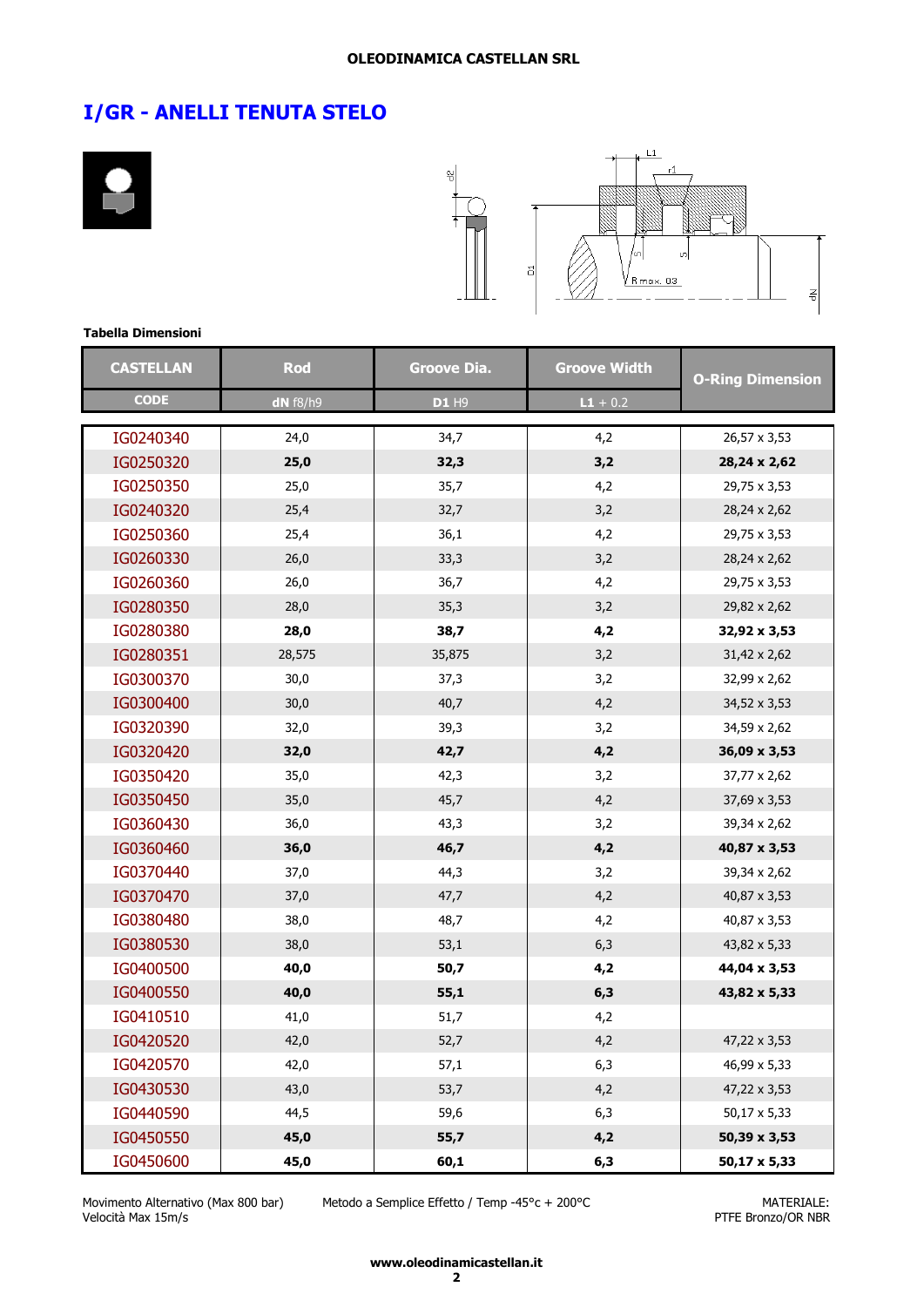



#### **Tabella Dimensioni**

| <b>CASTELLAN</b> | Rod        | <b>Groove Dia.</b> | <b>Groove Width</b> | <b>O-Ring Dimension</b> |
|------------------|------------|--------------------|---------------------|-------------------------|
| <b>CODE</b>      | $dN$ f8/h9 | D1 H9              | $L1 + 0.2$          |                         |
| IG0480580        | 48,0       | 58,7               | 4,2                 | $51,5 \times 3,55$      |
| IG0480630        | 48,0       | 63,1               | 6,3                 | 53,34 x 5,33            |
| IG0500600        | 50,0       | 60,7               | 4,2                 | 53,57 x 3,53            |
| IG0500650        | 50,0       | 65,1               | 6,3                 | 56,52 x 5,33            |
| IG0500610        | 50,8       | 61,5               | 4,2                 | 53,57 x 3,53            |
| IG0500651        | 50,8       | 65,9               | 6,3                 | 56,52 x 5,33            |
| IG0520620        | 52,0       | 62,7               | 4,2                 | 56,74 x 3,53            |
| IG0520670        | 52,0       | 67,1               | 6,3                 | 56,52 x 5,33            |
| IG0540690        | 54,0       | 69,1               | 6,3                 | 59,69 x 5,33            |
| IG0550650        | 55,0       | 65,7               | 4,2                 | 59,92 x 3,53            |
| IG0550700        | 55,0       | 70,1               | 6,3                 | 59,69 x 5,33            |
| IG0560660        | 56,0       | 66,7               | 4,2                 | 59,92 x 3,53            |
| IG0560710        | 56,0       | 71,1               | 6,3                 | 62,87 x 5,33            |
| IG0560760        | 56,0       | 76,5               | 8,1                 | 63 x 7,0                |
| IG0570720        | 57,0       | 72,1               | 6,3                 | 62,87 x 5,33            |
| IG0590690        | 59,0       | 69,7               | 4,2                 | 63,09 x 3,53            |
| IG0600700        | 60,0       | 70,7               | 4,2                 | 63,09 x 3,53            |
| IG0600750        | 60,0       | 75,1               | 6,3                 | 66,04 x 5,33            |
| IG0630730        | 63,0       | 73,7               | 4,2                 | 66,27 x 3,53            |
| IG0630780        | 63,0       | 78,1               | 6,3                 | 69,22 x 5,33            |
| IG0630781        | 63,5       | 78,6               | 6,3                 | 69,22 x 5,33            |
| IG0640790        | 64,0       | 79,1               | 6,3                 |                         |
| IG0650750        | 65,0       | 75,7               | 4,2                 | 69,44 x 3,53            |
| IG0650800        | 65,0       | 80,1               | 6,3                 | 69,22 x 5,33            |
| IG0670770        | 67,0       | 77,7               | 4,2                 | 72,62 x 3,53            |
| IG0690840        | 69,0       | 84,1               | 6,3                 | 75,57 x 5,33            |
| IG0700800        | 70,0       | 80,7               | 4,2                 | 75,79 x 3,53            |
| IG0700850        | 70,0       | 85,1               | 6,3                 | 75,57 x 5,33            |
| IG0700900        | 70,0       | 90,5               | 8,1                 | 78 x 7,0                |
| IG0720820        | 72,0       | 82,7               | 4,2                 | 75,79 x 3,53            |
| IG0730880        | 73,0       | 88,1               | 6,3                 | 78,74 x 5,33            |

Movimento Alternativo (Max 800 bar) Velocità Max 15m/s

Metodo a Semplice Effetto / Temp -45°c + 200°C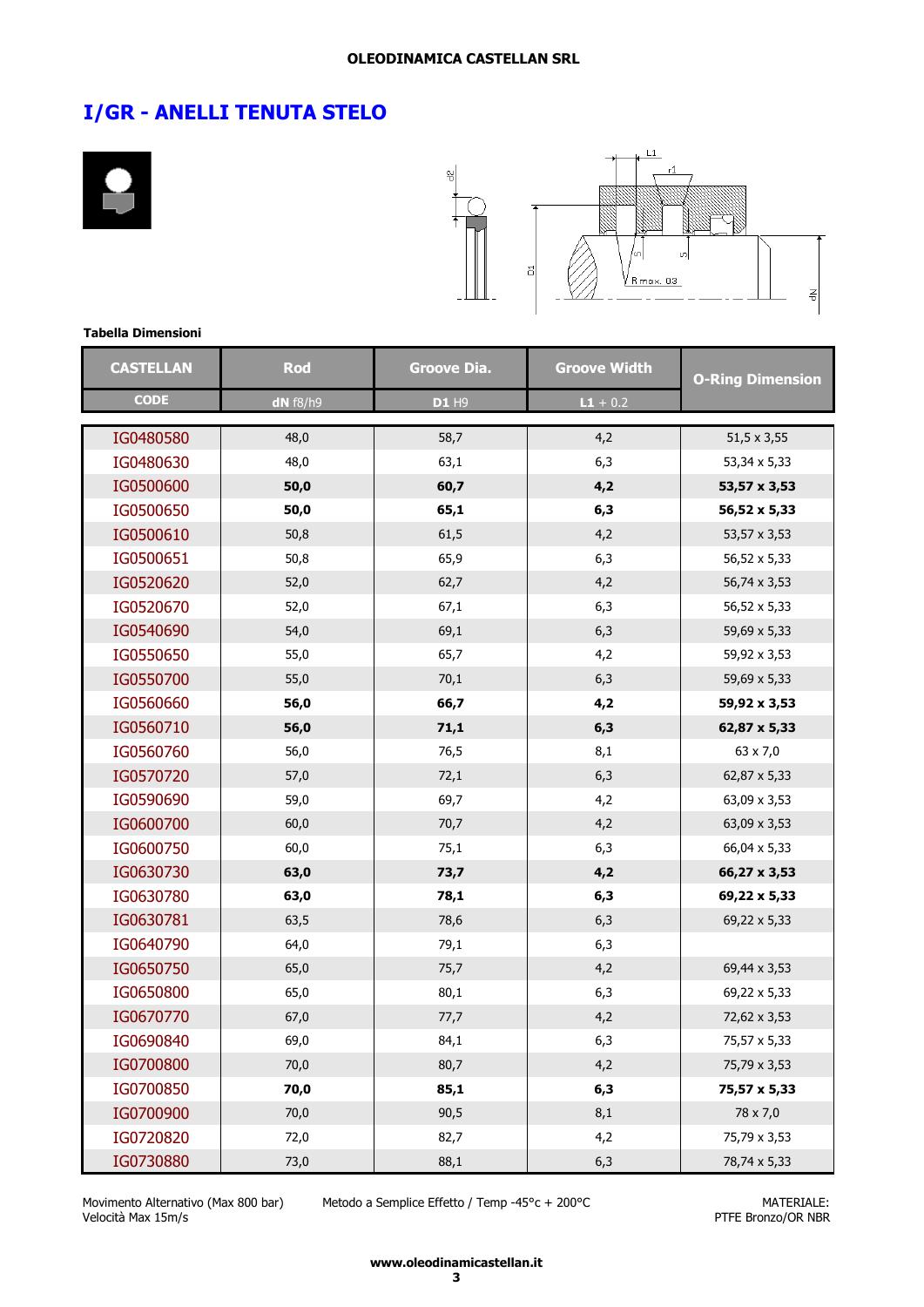



#### **Tabella Dimensioni**

| <b>CASTELLAN</b> | <b>Rod</b> | <b>Groove Dia.</b> | <b>Groove Width</b> | <b>O-Ring Dimension</b> |
|------------------|------------|--------------------|---------------------|-------------------------|
| <b>CODE</b>      | $dN$ f8/h9 | D1 H9              | $L1 + 0.2$          |                         |
| IG0750900        | 75,0       | 90,1               | 6,3                 |                         |
| IG0750850        | 75,0       | 85,7               | 4,2                 | 78,97 x 3,53            |
| IG0750901        | 75,0       | 90,1               | 6,3                 | 81,92 x 5,33            |
| IG0760910        | 76,2       | 91,3               | 6,3                 | 81,92 x 5,33            |
| IG0780930        | 78,0       | 93,1               | 6,3                 | 85,09 x 5,33            |
| IG0790940        | 79,0       | 94,1               | 6,3                 |                         |
| IG0800900        | 80,0       | 90,7               | 4,2                 | 85,32 x 3,53            |
| IG0800950        | 80,0       | 95,1               | 6,3                 | 85,09 x 5,33            |
| IG0801000        | 80,0       | 100,5              | 8,1                 | 88 x 7,0                |
| IG0820970        | 82,5       | 97,6               | 6,3                 | 88,27 x 5,33            |
| IG0830930        | 83,0       | 93,7               | 4,2                 | 88,49 x 3,53            |
| IG0850950        | 85,0       | 95,7               | 4,2                 | 88,49 x 3,53            |
| IG0851000        | 85,0       | 100,1              | 6,3                 | 91,44 x 5,33            |
| IG0851050        | 85,0       | 105,5              | 8,1                 | 93 x 7,0                |
| IG0891040        | 89,0       | 104,1              | 6,3                 | 94,62 x 5,33            |
| IG0901000        | 90,0       | 100,7              | 4,2                 | 94,84 x 3,53            |
| IG0901050        | 90,0       | 105,1              | 6,3                 | 94,62 x 5,33            |
| IG0901100        | 90,0       | 110,5              | 8,1                 | 98 x 7,0                |
| IG0921020        | 92,0       | 102,7              | 4,2                 | 98,02 x 3,53            |
| IG0921070        | 92,0       | 107,1              | 6,3                 | 97,79 x 5,33            |
| IG0951050        | 95,0       | 105,7              | 4,2                 | 101,19 x 3,53           |
| IG0951100        | 95,0       | 110,1              | 6,3                 | 100,97 x 5,33           |
| IG1001100        | 100,0      | 110,7              | 4,2                 | 104,37 x 3,53           |
| IG1001150        | 100,0      | 115,1              | 6,3                 | 107,32 x 5,33           |
| IG1001200        | 100,0      | 120,5              | 8,1                 | $108 \times 7,0$        |
| IG1011160        | 101,6      | 116,7              | 6,3                 | 107,32 x 5,33           |
| IG1041190        | 104,7      | 119,8              | 6,3                 | 110,49 x 5,33           |
| IG1051200        | 105,0      | 120,1              | 6,3                 | 110,49 x 5,33           |
| IG1101250        | 110,0      | 125,1              | 6,3                 | 116,84 x 5,33           |
| IG1151300        | 115,0      | 130,1              | 6,3                 | 120,02 x 5,33           |
| IG1201350        | 120,0      | 135,1              | 6,3                 | 126,37 x 5,33           |

Movimento Alternativo (Max 800 bar) Velocità Max 15m/s

Metodo a Semplice Effetto / Temp -45°c + 200°C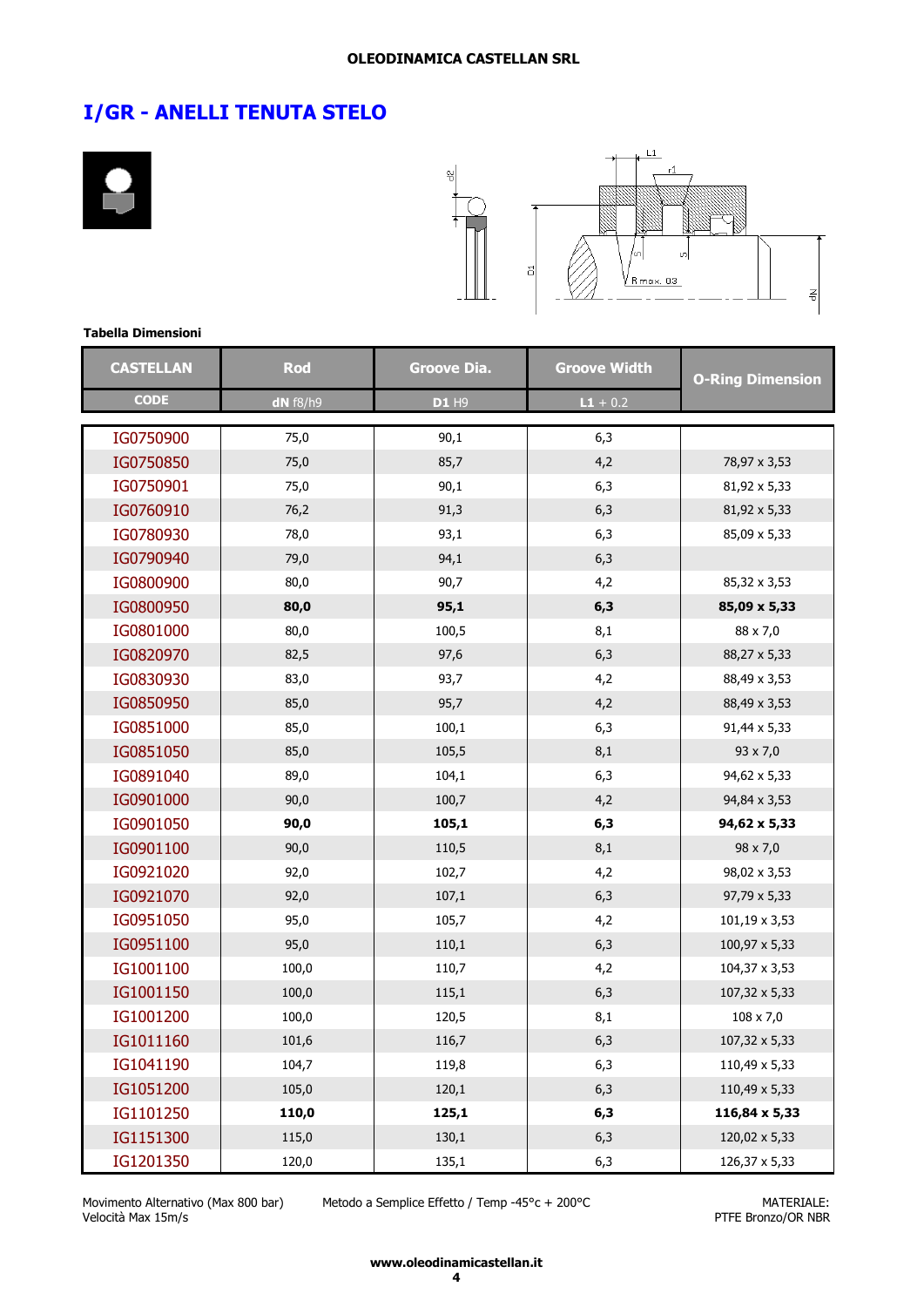



#### **Tabella Dimensioni**

| <b>CASTELLAN</b> | Rod      | <b>Groove Dia.</b> | <b>Groove Width</b> | <b>O-Ring Dimension</b> |
|------------------|----------|--------------------|---------------------|-------------------------|
| <b>CODE</b>      | dN f8/h9 | D1 H9              | $L1 + 0.2$          |                         |
| IG1251400        | 125,0    | 140,1              | 6,3                 | 129,54 x 5,33           |
| IG1301450        | 130,0    | 145,1              | 6,3                 | 135,89 x 5,33           |
| IG1351500        | 135,0    | 150,1              | 6,3                 | 142,24 x 5,33           |
| IG1451600        | 145,0    | 160,1              | 6,3                 | 151,77 x 5,33           |
| IG1501650        | 150,0    | 165,1              | 6,3                 | 158,12 x 5,33           |
| IG1601750        | 160,0    | 175,1              | 6,3                 | 164,47 x 5,33           |
| IG1601800        | 160,0    | 180,5              | 8,1                 | 170,82 x 7,0            |
| IG1701850        | 170,0    | 185,1              | 6,3                 | 177,17 x 5,33           |
| IG1751900        | 175,0    | 190,1              | 6,3                 | 183,52 x 5,33           |
| IG1801950        | 180,0    | 195,1              | 6,3                 | 183,52 x 5,33           |
| IG1802000        | 180,0    | 200,5              | 8,1                 | 189,87 x 7,0            |
| IG1902050        | 190,0    | 205,1              | 6,3                 | 196,22 x 5,33           |
| IG2002200        | 200,0    | 220,5              | 8,1                 | 215,27 x 7,0            |
| IG2102300        | 210,0    | 230,5              | 8,1                 | 215,27 x 7,0            |
| IG2202400        | 220,0    | 240,5              | 8,1                 | 227,97 x 7,0            |
| IG2252450        | 225,0    | 245,5              | 8,1                 | 240,67 x 7,0            |
| IG2502700        | 250,0    | 270,5              | 8,1                 | 266,07 x 7,0            |
| IG2602840        | 260,0    | 284,0              | 8,1                 | 266,07 x 7,0            |
| IG2702940        | 270,0    | 294,0              | 8,1                 | 278,77 x 7,0            |
| IG2803040        | 280,0    | 304,0              | 8,1                 | 291,47 x 7,0            |
| IG2903050        | 290,0    | 305,0              | 6,3                 | 304,17 x 7,0            |
| IG2903140        | 290,0    | 314,0              | 8,1                 | 304,17 x 7,0            |
| IG3003240        | 300,0    | 324,0              | 8,1                 | 316,87 x 7,0            |
| IG3103340        | 310,0    | 334,0              | 8,1                 | 316,87 x 7,0            |
| IG3203440        | 320,0    | 344,0              | 8,1                 | 329,57 x 7,0            |
| IG3303540        | 330,0    | 354,0              | 8,1                 | 342,27 x 7,0            |
| IG3403640        | 340,0    | 364,0              | 8,1                 | 354,97 x 7,0            |
| IG3503740        | 350,0    | 374,0              | 8,1                 | 367,67 x 7,0            |
| IG3603840        | 360,0    | 384,0              | 8,1                 | 367,67 x 7,0            |
| IG3804040        | 380,0    | 404,0              | 8,1                 | 393,07 x 7,0            |
| IG3904140        | 390,0    | 414,0              | 8,1                 | 405,26 x 7,0            |

Movimento Alternativo (Max 800 bar) Velocità Max 15m/s

Metodo a Semplice Effetto / Temp -45°c + 200°C